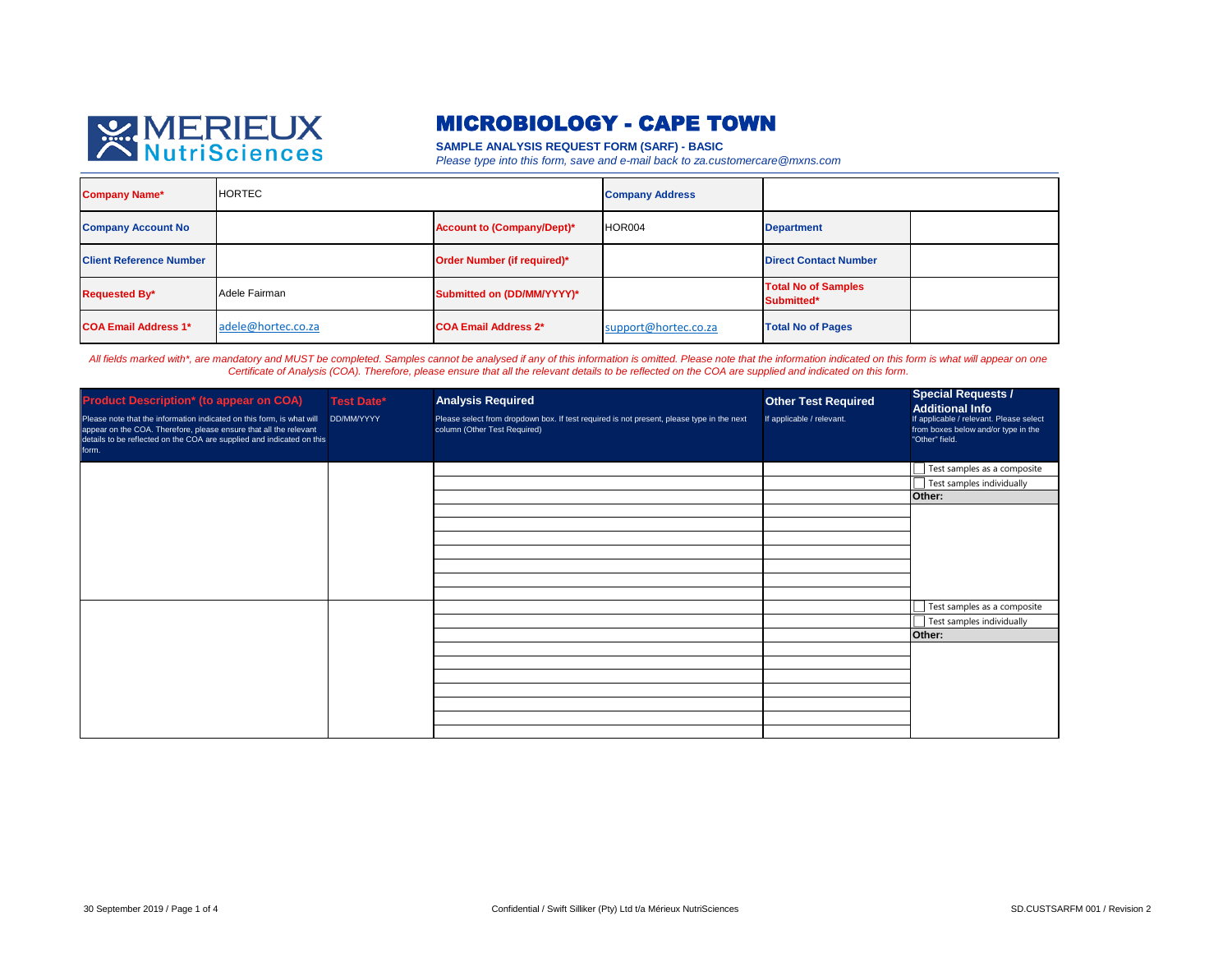| <b>Product Description* (to appear on COA)</b><br>Please note that the information indicated on this form, is what will<br>appear on the COA. Therefore, please ensure that all the relevant<br>details to be reflected on the COA are supplied and indicated on this<br>form. | <b>Test Date*</b><br>DD/MM/YYYY | <b>Analysis Required</b><br>Please select from dropdown box. If test required is not present, please type in the next column (Other Test Required) | <b>Other Test Required</b><br>If applicable / relevant. | <b>Special Requests /</b><br><b>Additional Info</b><br>If applicable / relevant. Please select<br>from boxes below and/or type in the<br>"Other" field. |
|--------------------------------------------------------------------------------------------------------------------------------------------------------------------------------------------------------------------------------------------------------------------------------|---------------------------------|----------------------------------------------------------------------------------------------------------------------------------------------------|---------------------------------------------------------|---------------------------------------------------------------------------------------------------------------------------------------------------------|
|                                                                                                                                                                                                                                                                                |                                 |                                                                                                                                                    |                                                         | Test samples as a composite                                                                                                                             |
|                                                                                                                                                                                                                                                                                |                                 |                                                                                                                                                    |                                                         | Test samples individually<br>Other:                                                                                                                     |
|                                                                                                                                                                                                                                                                                |                                 |                                                                                                                                                    |                                                         |                                                                                                                                                         |
|                                                                                                                                                                                                                                                                                |                                 |                                                                                                                                                    |                                                         |                                                                                                                                                         |
|                                                                                                                                                                                                                                                                                |                                 |                                                                                                                                                    |                                                         |                                                                                                                                                         |
|                                                                                                                                                                                                                                                                                |                                 |                                                                                                                                                    |                                                         |                                                                                                                                                         |
|                                                                                                                                                                                                                                                                                |                                 |                                                                                                                                                    |                                                         |                                                                                                                                                         |
|                                                                                                                                                                                                                                                                                |                                 |                                                                                                                                                    |                                                         |                                                                                                                                                         |
|                                                                                                                                                                                                                                                                                |                                 |                                                                                                                                                    |                                                         |                                                                                                                                                         |
|                                                                                                                                                                                                                                                                                |                                 |                                                                                                                                                    |                                                         | Test samples as a composite                                                                                                                             |
|                                                                                                                                                                                                                                                                                |                                 |                                                                                                                                                    |                                                         | Test samples individually                                                                                                                               |
|                                                                                                                                                                                                                                                                                |                                 |                                                                                                                                                    |                                                         | Other:                                                                                                                                                  |
|                                                                                                                                                                                                                                                                                |                                 |                                                                                                                                                    |                                                         |                                                                                                                                                         |
|                                                                                                                                                                                                                                                                                |                                 |                                                                                                                                                    |                                                         |                                                                                                                                                         |
|                                                                                                                                                                                                                                                                                |                                 |                                                                                                                                                    |                                                         |                                                                                                                                                         |
|                                                                                                                                                                                                                                                                                |                                 |                                                                                                                                                    |                                                         |                                                                                                                                                         |
|                                                                                                                                                                                                                                                                                |                                 |                                                                                                                                                    |                                                         |                                                                                                                                                         |
|                                                                                                                                                                                                                                                                                |                                 |                                                                                                                                                    |                                                         |                                                                                                                                                         |
|                                                                                                                                                                                                                                                                                |                                 |                                                                                                                                                    |                                                         |                                                                                                                                                         |
|                                                                                                                                                                                                                                                                                |                                 |                                                                                                                                                    |                                                         | Test samples as a composite                                                                                                                             |
|                                                                                                                                                                                                                                                                                |                                 |                                                                                                                                                    |                                                         | Test samples individually                                                                                                                               |
|                                                                                                                                                                                                                                                                                |                                 |                                                                                                                                                    |                                                         | Other:                                                                                                                                                  |
|                                                                                                                                                                                                                                                                                |                                 |                                                                                                                                                    |                                                         |                                                                                                                                                         |
|                                                                                                                                                                                                                                                                                |                                 |                                                                                                                                                    |                                                         |                                                                                                                                                         |
|                                                                                                                                                                                                                                                                                |                                 |                                                                                                                                                    |                                                         |                                                                                                                                                         |
|                                                                                                                                                                                                                                                                                |                                 |                                                                                                                                                    |                                                         |                                                                                                                                                         |
|                                                                                                                                                                                                                                                                                |                                 |                                                                                                                                                    |                                                         |                                                                                                                                                         |
|                                                                                                                                                                                                                                                                                |                                 |                                                                                                                                                    |                                                         |                                                                                                                                                         |
|                                                                                                                                                                                                                                                                                |                                 |                                                                                                                                                    |                                                         | Test samples as a composite                                                                                                                             |
|                                                                                                                                                                                                                                                                                |                                 |                                                                                                                                                    |                                                         |                                                                                                                                                         |
|                                                                                                                                                                                                                                                                                |                                 |                                                                                                                                                    |                                                         | Test samples individually<br>Other:                                                                                                                     |
|                                                                                                                                                                                                                                                                                |                                 |                                                                                                                                                    |                                                         |                                                                                                                                                         |
|                                                                                                                                                                                                                                                                                |                                 |                                                                                                                                                    |                                                         |                                                                                                                                                         |
|                                                                                                                                                                                                                                                                                |                                 |                                                                                                                                                    |                                                         |                                                                                                                                                         |
|                                                                                                                                                                                                                                                                                |                                 |                                                                                                                                                    |                                                         |                                                                                                                                                         |
|                                                                                                                                                                                                                                                                                |                                 |                                                                                                                                                    |                                                         |                                                                                                                                                         |
|                                                                                                                                                                                                                                                                                |                                 |                                                                                                                                                    |                                                         |                                                                                                                                                         |
|                                                                                                                                                                                                                                                                                |                                 |                                                                                                                                                    |                                                         |                                                                                                                                                         |
|                                                                                                                                                                                                                                                                                |                                 |                                                                                                                                                    |                                                         |                                                                                                                                                         |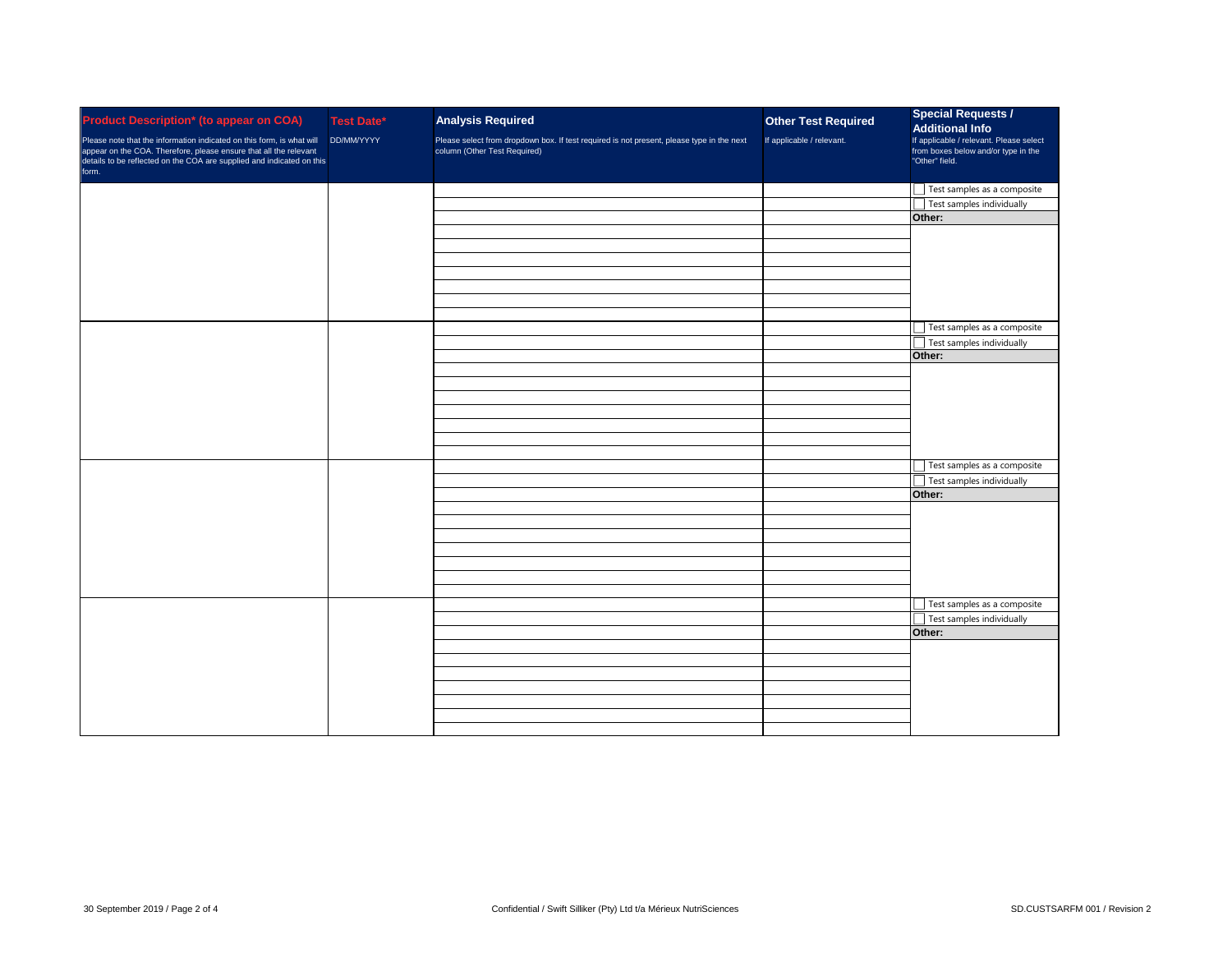| <b>Product Description* (to appear on COA)</b><br>Please note that the information indicated on this form, is what will<br>appear on the COA. Therefore, please ensure that all the relevant<br>details to be reflected on the COA are supplied and indicated on this<br>form. | <b>Test Date*</b><br>DD/MM/YYYY | <b>Analysis Required</b><br>Please select from dropdown box. If test required is not present, please type in the next<br>column (Other Test Required) | <b>Other Test Required</b><br>If applicable / relevant. | <b>Special Requests /</b><br><b>Additional Info</b><br>If applicable / relevant. Please select<br>from boxes below and/or type in the<br>"Other" field. |
|--------------------------------------------------------------------------------------------------------------------------------------------------------------------------------------------------------------------------------------------------------------------------------|---------------------------------|-------------------------------------------------------------------------------------------------------------------------------------------------------|---------------------------------------------------------|---------------------------------------------------------------------------------------------------------------------------------------------------------|
|                                                                                                                                                                                                                                                                                |                                 |                                                                                                                                                       |                                                         | Test samples as a composite                                                                                                                             |
|                                                                                                                                                                                                                                                                                |                                 |                                                                                                                                                       |                                                         | Test samples individually                                                                                                                               |
|                                                                                                                                                                                                                                                                                |                                 |                                                                                                                                                       |                                                         | Other:                                                                                                                                                  |
|                                                                                                                                                                                                                                                                                |                                 |                                                                                                                                                       |                                                         |                                                                                                                                                         |
|                                                                                                                                                                                                                                                                                |                                 |                                                                                                                                                       |                                                         |                                                                                                                                                         |
|                                                                                                                                                                                                                                                                                |                                 |                                                                                                                                                       |                                                         |                                                                                                                                                         |
|                                                                                                                                                                                                                                                                                |                                 |                                                                                                                                                       |                                                         |                                                                                                                                                         |
|                                                                                                                                                                                                                                                                                |                                 |                                                                                                                                                       |                                                         |                                                                                                                                                         |
|                                                                                                                                                                                                                                                                                |                                 |                                                                                                                                                       |                                                         |                                                                                                                                                         |
|                                                                                                                                                                                                                                                                                |                                 |                                                                                                                                                       |                                                         | Test samples as a composite                                                                                                                             |
|                                                                                                                                                                                                                                                                                |                                 |                                                                                                                                                       |                                                         | Test samples individually                                                                                                                               |
|                                                                                                                                                                                                                                                                                |                                 |                                                                                                                                                       |                                                         | Other:                                                                                                                                                  |
|                                                                                                                                                                                                                                                                                |                                 |                                                                                                                                                       |                                                         |                                                                                                                                                         |
|                                                                                                                                                                                                                                                                                |                                 |                                                                                                                                                       |                                                         |                                                                                                                                                         |
|                                                                                                                                                                                                                                                                                |                                 |                                                                                                                                                       |                                                         |                                                                                                                                                         |
|                                                                                                                                                                                                                                                                                |                                 |                                                                                                                                                       |                                                         |                                                                                                                                                         |
|                                                                                                                                                                                                                                                                                |                                 |                                                                                                                                                       |                                                         |                                                                                                                                                         |
|                                                                                                                                                                                                                                                                                |                                 |                                                                                                                                                       |                                                         |                                                                                                                                                         |
|                                                                                                                                                                                                                                                                                |                                 |                                                                                                                                                       |                                                         |                                                                                                                                                         |
|                                                                                                                                                                                                                                                                                |                                 |                                                                                                                                                       |                                                         | Test samples as a composite                                                                                                                             |
|                                                                                                                                                                                                                                                                                |                                 |                                                                                                                                                       |                                                         | Test samples individually                                                                                                                               |
|                                                                                                                                                                                                                                                                                |                                 |                                                                                                                                                       |                                                         | Other:                                                                                                                                                  |
|                                                                                                                                                                                                                                                                                |                                 |                                                                                                                                                       |                                                         |                                                                                                                                                         |
|                                                                                                                                                                                                                                                                                |                                 |                                                                                                                                                       |                                                         |                                                                                                                                                         |
|                                                                                                                                                                                                                                                                                |                                 |                                                                                                                                                       |                                                         |                                                                                                                                                         |
|                                                                                                                                                                                                                                                                                |                                 |                                                                                                                                                       |                                                         |                                                                                                                                                         |
|                                                                                                                                                                                                                                                                                |                                 |                                                                                                                                                       |                                                         |                                                                                                                                                         |
|                                                                                                                                                                                                                                                                                |                                 |                                                                                                                                                       |                                                         |                                                                                                                                                         |
|                                                                                                                                                                                                                                                                                |                                 |                                                                                                                                                       |                                                         |                                                                                                                                                         |
|                                                                                                                                                                                                                                                                                |                                 |                                                                                                                                                       |                                                         | Test samples as a composite                                                                                                                             |
|                                                                                                                                                                                                                                                                                |                                 |                                                                                                                                                       |                                                         | Test samples individually                                                                                                                               |
|                                                                                                                                                                                                                                                                                |                                 |                                                                                                                                                       |                                                         | Other:                                                                                                                                                  |
|                                                                                                                                                                                                                                                                                |                                 |                                                                                                                                                       |                                                         |                                                                                                                                                         |
|                                                                                                                                                                                                                                                                                |                                 |                                                                                                                                                       |                                                         |                                                                                                                                                         |
|                                                                                                                                                                                                                                                                                |                                 |                                                                                                                                                       |                                                         |                                                                                                                                                         |
|                                                                                                                                                                                                                                                                                |                                 |                                                                                                                                                       |                                                         |                                                                                                                                                         |
|                                                                                                                                                                                                                                                                                |                                 |                                                                                                                                                       |                                                         |                                                                                                                                                         |
|                                                                                                                                                                                                                                                                                |                                 |                                                                                                                                                       |                                                         |                                                                                                                                                         |
|                                                                                                                                                                                                                                                                                |                                 |                                                                                                                                                       |                                                         |                                                                                                                                                         |

| <b>Product Description* (to appear on COA)</b> | Test Date* | <b>Analysis Required</b> | Other Test Required | <b>Special Requests /</b><br>Additional Info |
|------------------------------------------------|------------|--------------------------|---------------------|----------------------------------------------|
|                                                |            |                          |                     |                                              |